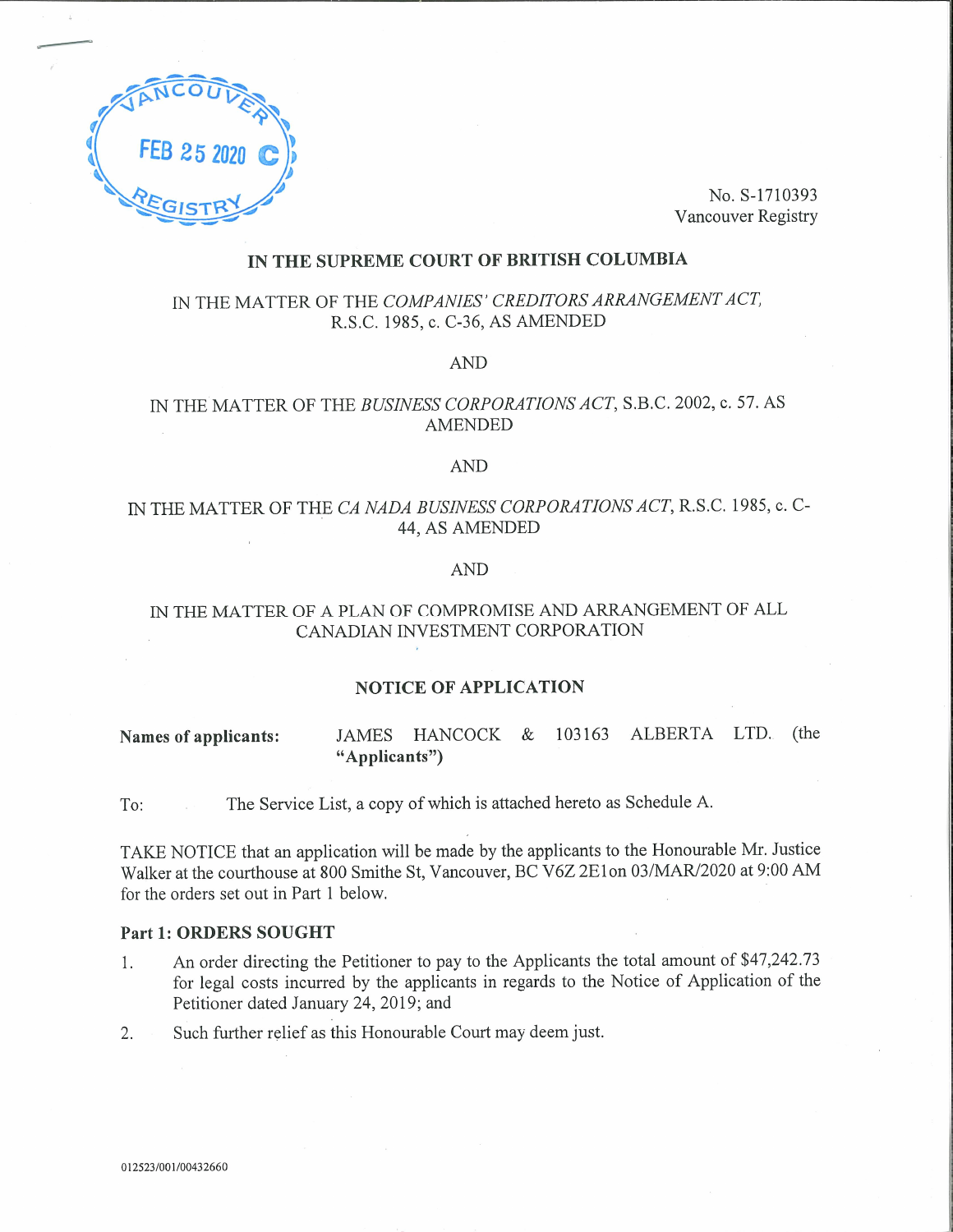## Part 2: FACTUAL BASIS

- 1. The Petitioner commenced this proceeding on November 8, 2017.
- 2. By Notice of Application dated November 5, 2018, the Petitioner sought, among other things, an order directing the Petitioner to file an application seeking a determination of the status of certain Preferred Shareholders of the Petitioner (the "Redeeming Preferred Shareholders"),
- 3. By order made January 11, 2019, the Honourable Mr. Justice Walker granted leave to the Petitioner to file and serve an application dealing with the claims of the Redeeming Preferred Shareholders. That application was filed by the Petitioner on January 24, 2019.
- 4. The application regarding the Redeeming Preferred Shareholders was heard by the Honourable Mr. Justice Walker on June  $18-20$ , 2019.
- 5. Two creditors of the Petitioner, James Hancock ("Hancock") and 1083163 Alberta Ltd. ("1083163") together owed in excess of \$1,500,000 by the Petitioner, retained counsel to appear at the hearing to support the Petitioners' application to have the Redeeming Preferred Shareholders determined to be equity claimants and not creditors of the Petitioner. If the Redeeming Preferred Shareholders were equity claimants, the Monitor estimated that unsecured creditors of the Petitioner, including Hancock and 1083163, would be paid in full. If the Redeeming Preferred Shareholders were found to be creditors of the Petitioner, the Monitor estimated that the creditors would receive as little as 35.6% of their claims.
- 6. Hancock and 1083163 retained McMillan LLP to represent them at the hearing. Vicki Tickle, a partner of McMillan LLP, appeared at the hearing on behalf of Hancock and 1083163.
- 7. In Reasons for Judgement dated September 4, 2019, Mr. Justice Walker concluded that the Redeeming Preferred Shareholders held an equity interest in the petitioner and not debt claims.
- 8. Hancock and 1083163 have collectively incurred legal fees, disbursements and applicable taxes in the total amount of \$47,242.73 in relation to the January 24, 2019 Notice of Application.

### Part3: LEGAL BASIS

- 1. Hancock and 1083163 rely on the provisions of the Companies Creditors Arrangement Act, R.S.C 1985 c. C-36 as amended.
- 2. This court has determined that fairness should be applied in CCAA proceedings so that stakeholders are treated as fairly and equitably as the circumstances allow.

Ascent Industries Corp. (Re), 2019 BCSC 1880, para. 74

3. The actions of Hancock and 1083163 in retaining counsel to appear at the hearings to support the Petitioner and the Monitor in opposing the position of the Redeeming Preferred Shareholders was of benefit to the unsecured creditors in general.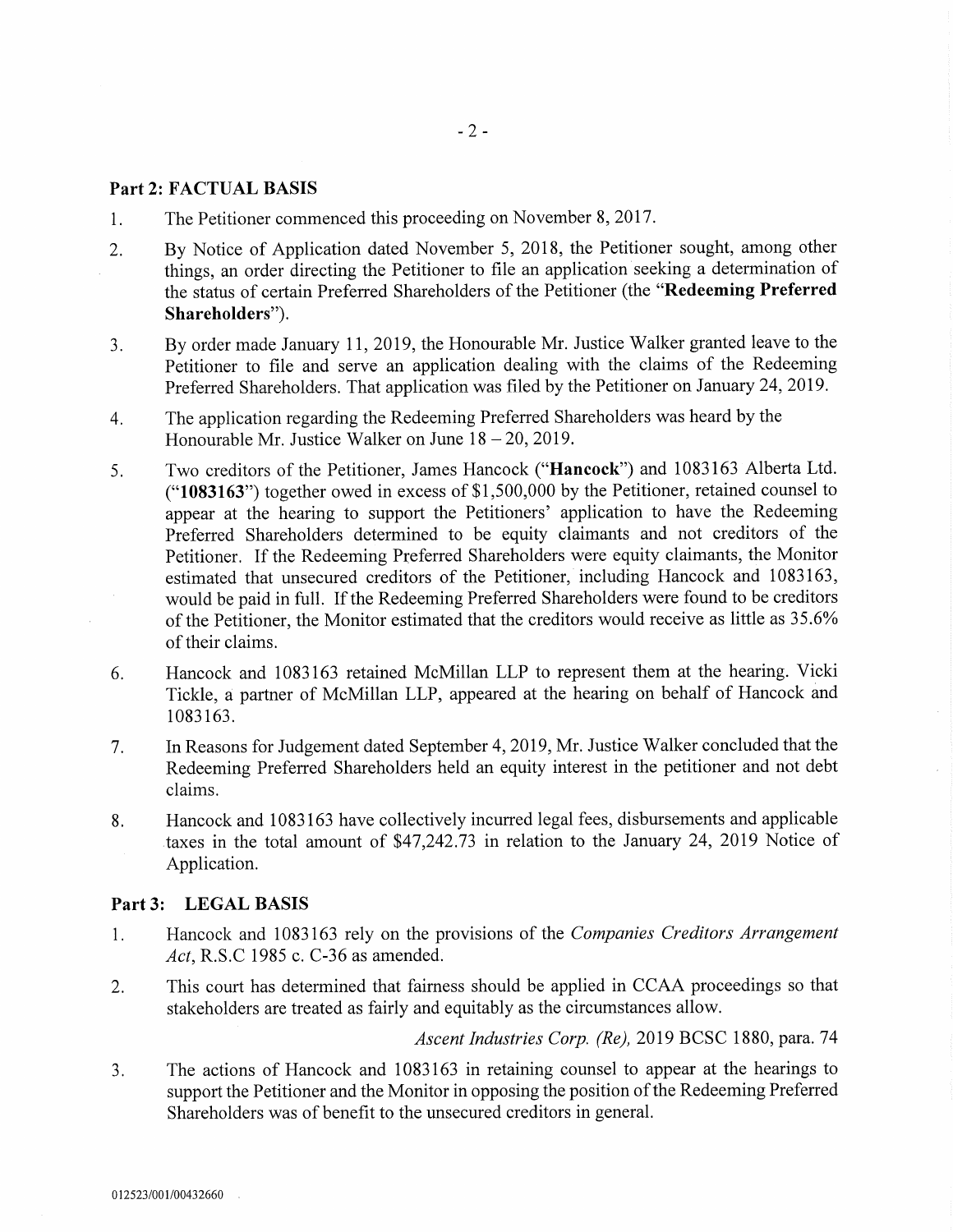- 4. The Representative Counsel for the Redeeming Preferred Shareholders who sought to be creditors of the Petitioner was granted a charge over all of the property of the Petitioner in the amount of \$73,396.00 in priority to the claims of unsecured creditors, including Hancock and 1083163. The amount of that charge was subsequently increased to \$76,996.00. Consequently, some or all of the costs of the Redeeming Preferred Shareholders who sought to be creditors are to be paid in priority to the unsecured creditor claims even though they were unsuccessful.
- 5. Counsel for non-redeeming preferred shareholders was granted a charge over the property of the Petitioner in the amount of \$35,608.00 in priority to the claims of the unsecured creditors. Counsel for the non-redeeming preferred shareholders supported the position of the Petitioner, the Monitor and Hancock and 1083163 and opposed the position of the Redeeming Preferred Shareholders.

## Part 4: MATERIAL TO BE RELIED ON

- 1. Order of the Honourable Mr. Justice Walker made September 4, 2019;
- 2. Affidavit #2 of James Hancock to be sworn;
- 3. The Monitor's  $11<sup>th</sup>$  report dated January 21, 2019;
- 4. The Monitor's  $13<sup>th</sup>$  report dated May 3, 2019;
- 5. The Monitor's  $19<sup>th</sup>$  report dated January 28, 2020; and
- 6. Such further and other material as counsel may advise and this Honourable court may allow

The applicants' estimate that the application will take 30 minutes.

 $x$  This matter is not within the jurisdiction of a master. The Honourable Mr. Justice Walker is seized of these proceedings and the hearing date has been arranged with Trial Scheduling.

Date: 20/FEB/2020

Signature of counsel for applicants Peter Reardon

THIS NOTICE OF APPLICATION is prepared by Peter Reardon, of the firm of Nathanson, Schachter & Thompson LLP, Barristers and Solicitors, whose place of business and address for service is Suite 750 - 900 Howe Street, Vancouver, B.C. V6Z 2M4, telephone (604) 662-8840 and whose email address for service is preardon@nst.bc.ca.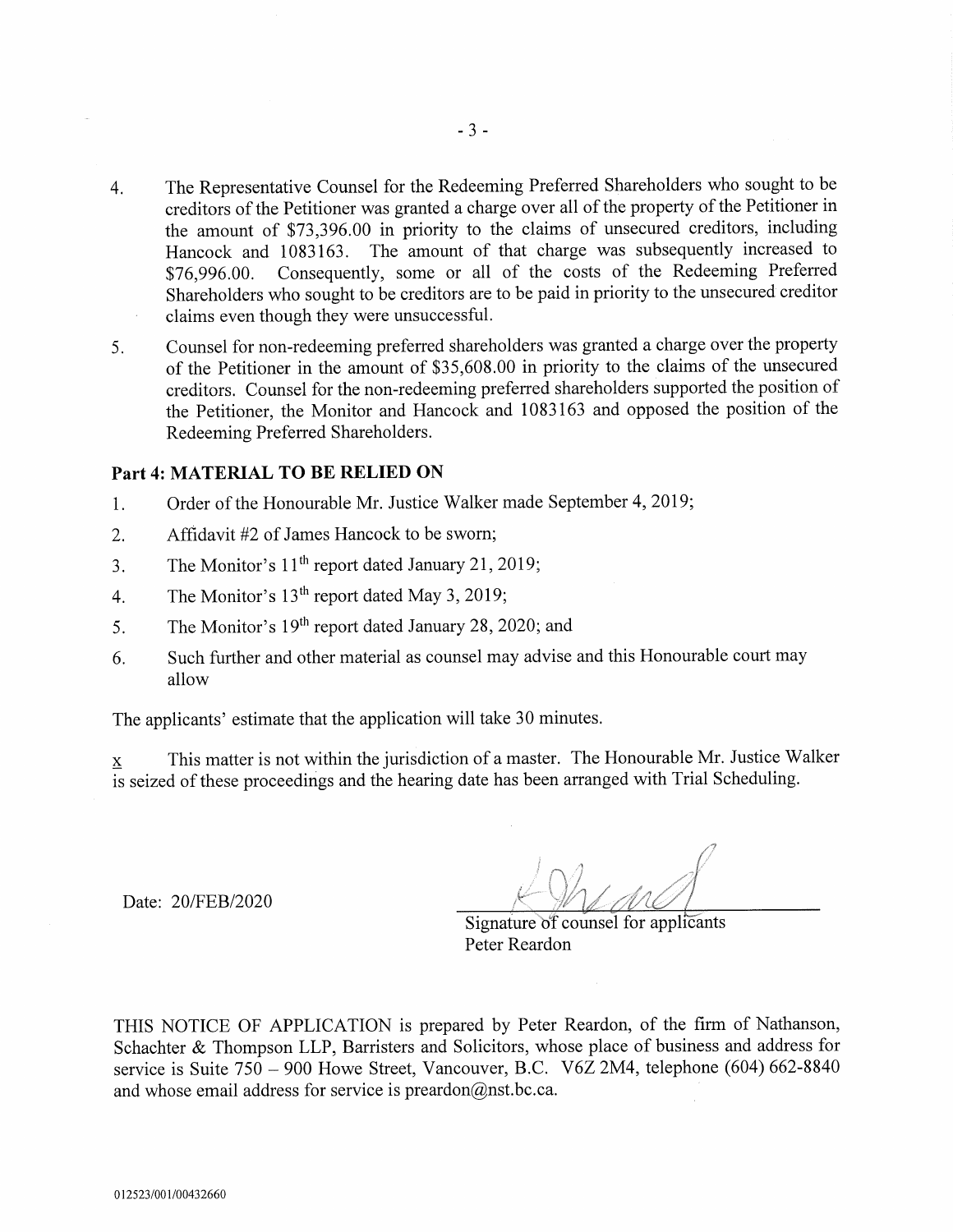| To be completed by the court only: |                                                                                 |  |  |  |
|------------------------------------|---------------------------------------------------------------------------------|--|--|--|
| Order made                         |                                                                                 |  |  |  |
| ◘                                  | of Part 1 of this notice of application<br>in the terms requested in paragraphs |  |  |  |
| П                                  | with the following variations and additional terms:                             |  |  |  |
|                                    |                                                                                 |  |  |  |
|                                    |                                                                                 |  |  |  |
|                                    |                                                                                 |  |  |  |
| Dated:                             |                                                                                 |  |  |  |
|                                    | Signature of                                                                    |  |  |  |
|                                    | Master<br>$\Box$ Judge                                                          |  |  |  |
|                                    |                                                                                 |  |  |  |

# APPENDIX

 $\sim$ 

# THIS APPLICATION INVOLVES THE FOLLOWING:

- discovery: comply with demand for documents
- discovery: production of additional documents
- extend oral discovery
- other matter concerning oral discovery
- amend pleadings
- add/change parties
- summary judgment
- summary trial
- service
- mediation
- adjournments
- proceedings at trial
- case plan orders: amend
- case plan orders: other
- experts  $\overline{\phantom{a}}$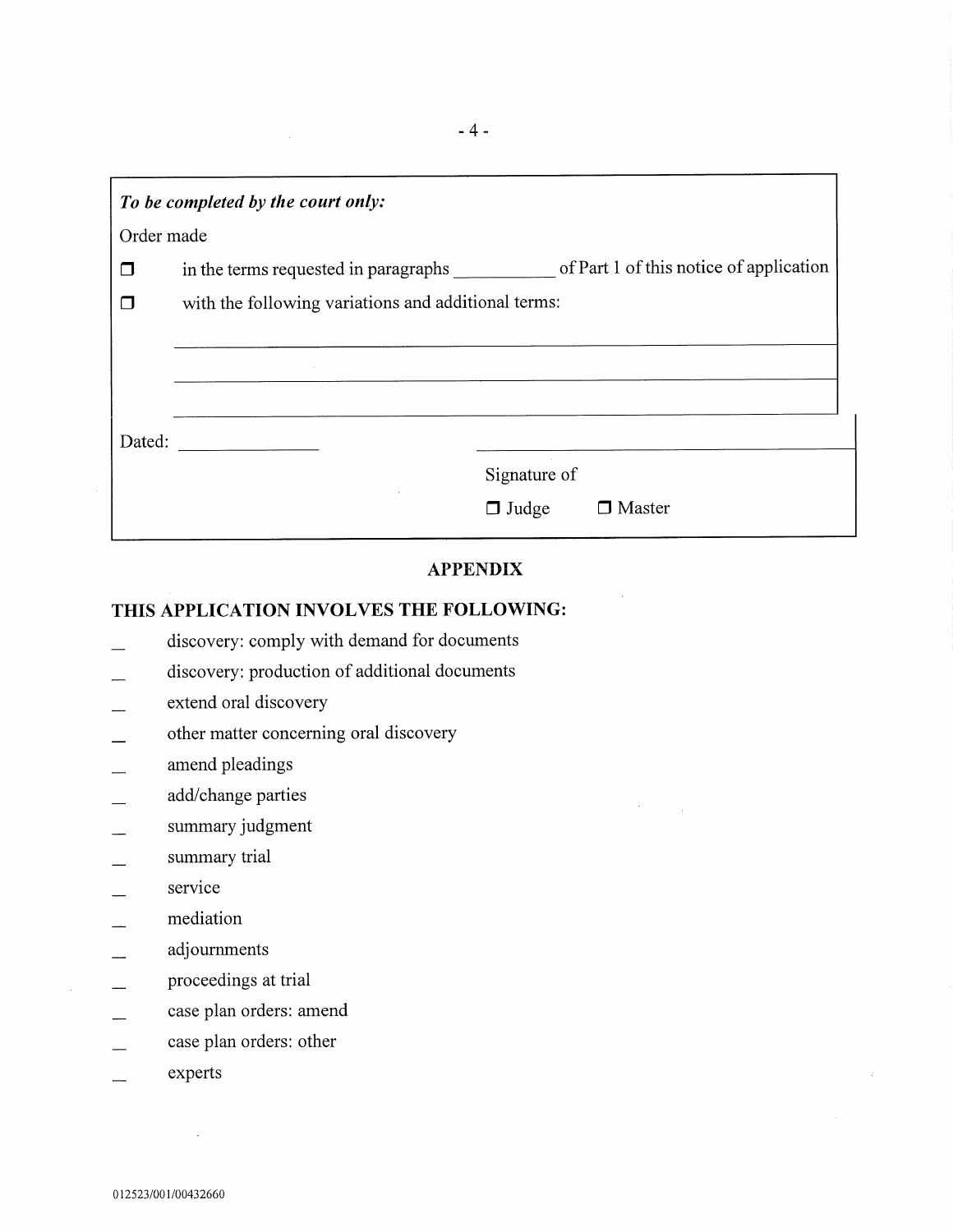# SCHEDULE A

NO.S1710393 VANCOUVER REGISTRY

#### IN THE SUPREME COURT OF BRITISH COLUMBIA

IN THE MATTER OF THE COMPANIES' CREDITORS ARRANGEMENT ACT, R.S.C. 1985, c. C-36, AS AMENDED

AND

IN THE MATTER OF THE BUSINESS CORPORATIONS ACT, S.B.C. 2002, c. 57, AS AMENDED

AND

IN THE MATTER OF THE CANADA BUSINESS CORPORATIONS ACT, R.S.C. 1985, c. C-44, AS AMENDED

AND

## IN THE MATTER OF A PLAN OF COMPROMISE AND ARRANGEMENT OF ALL CANADIAN INVESTMENT CORPORATION

#### **SERVICE LIST**

Updated: February 13, 2020

Watson Goepel LLP 1200 -1075 West Georgia Street Vancouver, BC V6E 3C9 Attention: Jeremy West Email: jwest@watsongoepel.com ypa@watsongoepel.com ccochrane@watsongoepel.com Counsel for the Petitioners McEown + Associates Ltd. 1140 - 800 West Pender Street Vancouver, BC V6C 2V6 Attention: John McEown Email: jm@mceownassociates.ca mt@mceownassociates.ca The Monitor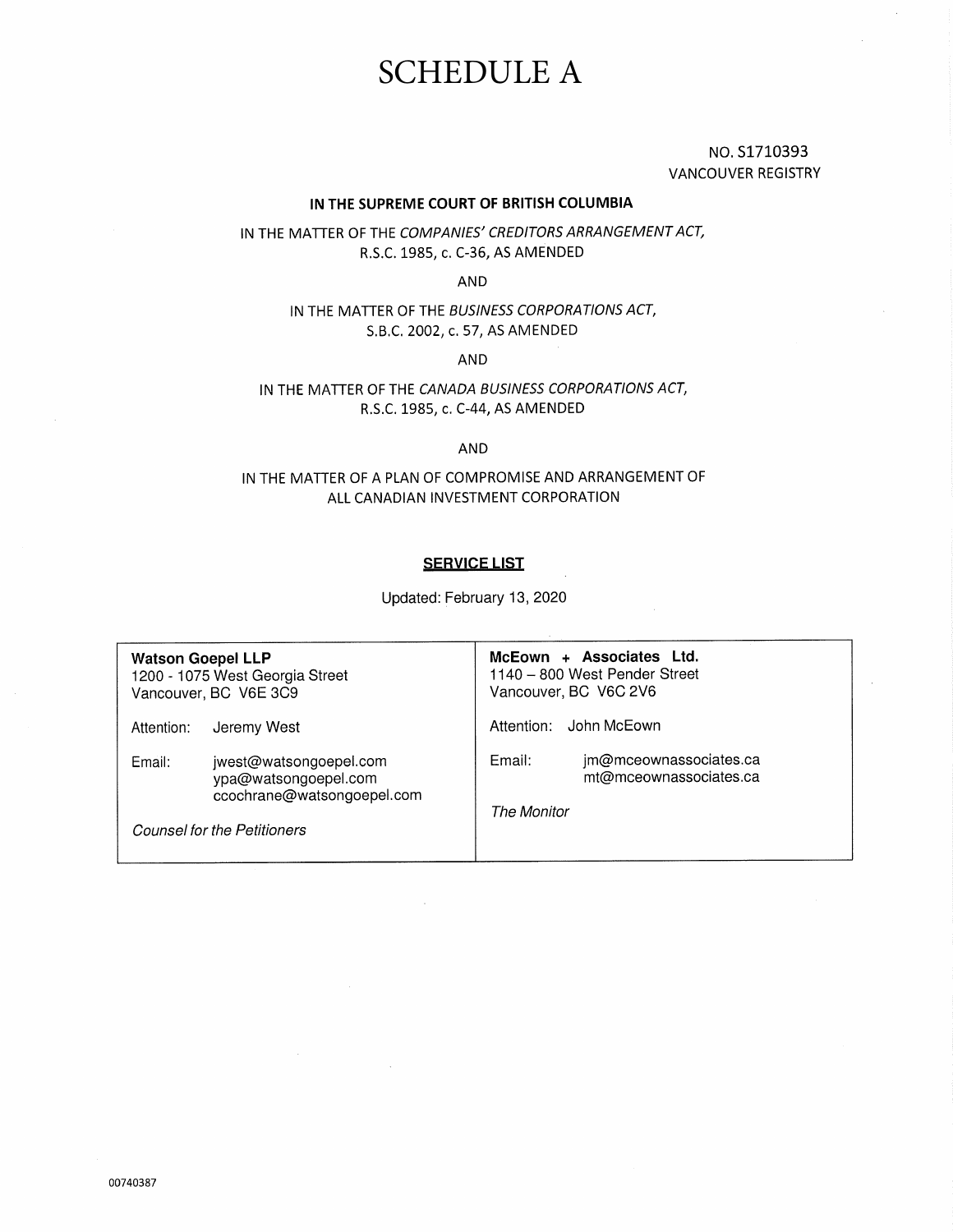| <b>Owen Bird Law Corporation</b><br>P.O. Box 49130, Three Bentall Centre<br>2900 - 595 Burrard Street<br>Vancouver, BC V7X 1J5<br>Alan A. Frydenlund, Q.C.<br>Attention:<br>Scott H. Stephens<br>afrydenlund@owenbird.com<br>Email:<br>sstephens@owenbird.com<br>Counsel for Fisgard Capital Corporation | John and Gwen Greathead<br>c/o Leah Greathead<br>Email: kim.reimer@telus.net                                                                                                                            |
|----------------------------------------------------------------------------------------------------------------------------------------------------------------------------------------------------------------------------------------------------------------------------------------------------------|---------------------------------------------------------------------------------------------------------------------------------------------------------------------------------------------------------|
| <b>Bjom &amp; Funt</b><br>330 - 1168 Hamilton St.<br>Vancouver, BC V6B 2S2<br>Malcolm Funt<br>Attention:<br>mfunt@bfg-law.ca<br>Email:<br>Counsel for Geertje Gort De Lauprecht (Action No.<br>S178439)                                                                                                  | <b>MNP LLP</b><br>601 - 205 Newport Dr.<br>Port Moody, BC<br>Attention: Darrell Endresen<br>Darrell.Endresen@mnp.ca<br>Email:<br>Representative for 1083163 Alberta Ltd.                                |
| <b>Department of Justice Canada</b><br>900 - 840 Howe Street<br>Vancouver, BC V6Z 2S9<br>Attention<br>Sonia Singh<br>Email:<br>Sonia.Singh@justice.gc.ca<br>Counsel for Canada Revenue Agency                                                                                                            | <b>Davidson Pringle LLP</b><br>3009 - 28th Street<br>Vernon, BC V1T 4Z7<br>Attention: Jeffrey C. Boschert<br>jeffb@davidsonpringle.com<br>Email:<br>Counsel for Mehl Holdings Inc.                      |
| <b>Drysdale Bacon McStravick LLP</b><br>211 - 1015 Austin Avenue<br>Coquitlam, BC V3K 3N9<br>Attention: Richard J.S. Rainey<br>Email:<br>rrainey@dbmlaw.ca<br>Counsel for Dianne Harvey and Douglas Nicks                                                                                                | <b>Kornfeld LLP</b><br>1100 One Bentall Centre<br>505 Burrard Street, Box 11<br>Vancouver, BC V7X 1M5<br>Attention: Douglas B. Hyndman<br>dhyndman@kornfeldllp.com<br>Email:<br>Counsel for the Monitor |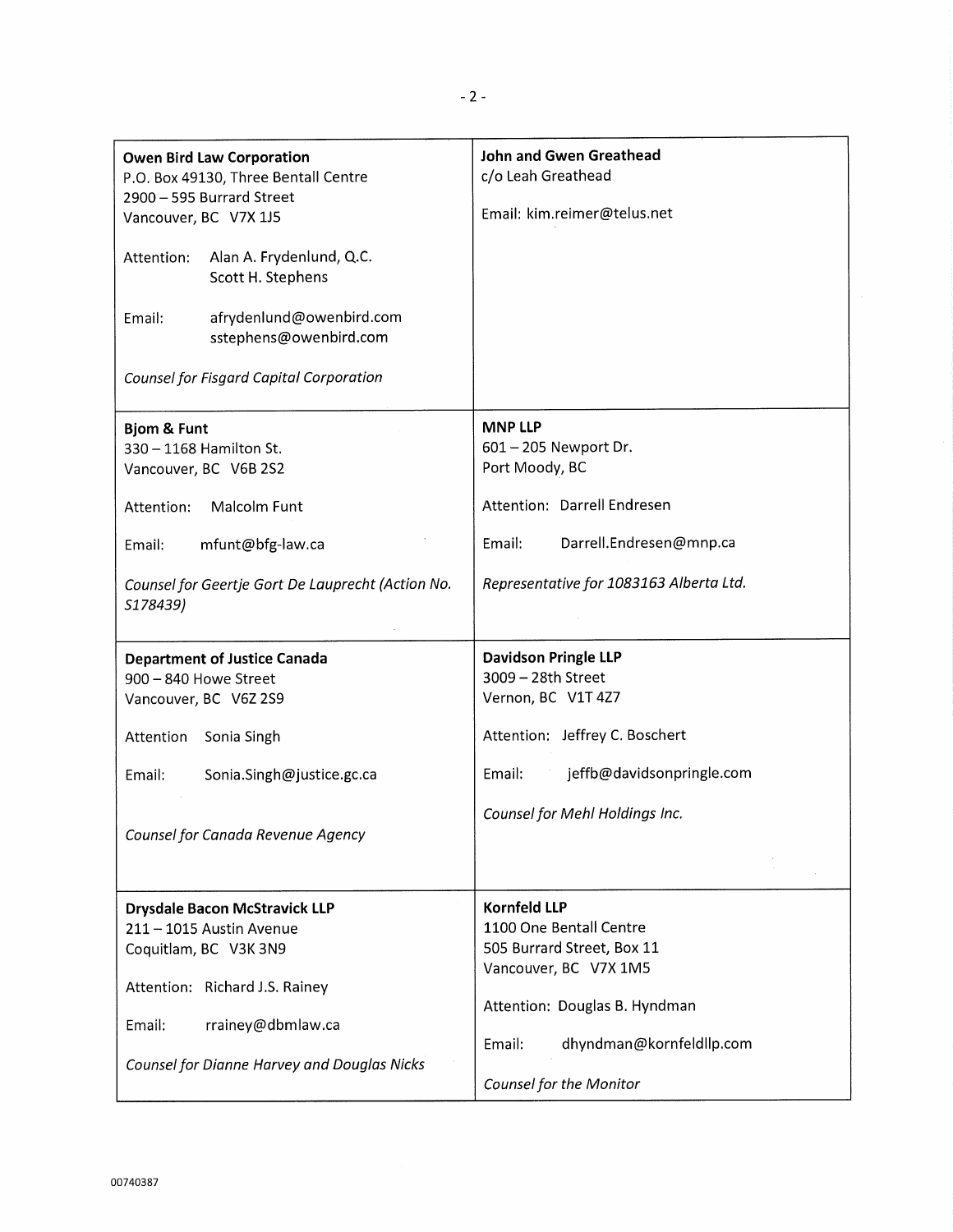| <b>James and Gudrun Moore</b>                                                                                                                                                   | Sean Kelly Law<br>#101 - 1353 Ellis Street                                                                                                                                                            |
|---------------------------------------------------------------------------------------------------------------------------------------------------------------------------------|-------------------------------------------------------------------------------------------------------------------------------------------------------------------------------------------------------|
| jgmrd6@gmail.com<br>Email:                                                                                                                                                      | Kelowna, BC V1Y 1Z9                                                                                                                                                                                   |
|                                                                                                                                                                                 | Attention: Sean M. Kelly                                                                                                                                                                              |
|                                                                                                                                                                                 | Email: sean@seankellylaw.ca                                                                                                                                                                           |
|                                                                                                                                                                                 | Counsel for Parkland Funding Inc.                                                                                                                                                                     |
|                                                                                                                                                                                 |                                                                                                                                                                                                       |
| Ministry of Attorney General, Legal Services<br><b>Branch</b><br>1301 - 865 Hornby Street<br>Vancouver, BC V6Z 2G3<br>Attention: Joni Worton<br>Email:<br>joni.worton@gov.bc.ca | <b>Fasken Martineau DuMoulin LLP</b><br>550 Burrard Street, Suite 2900<br>Vancouver, BC V6C 0A3<br>Attention: Kibben Jackson<br>Suzanne Volkow<br>kjackson@fasken.com<br>Email:<br>svolkow@fasken.com |
| Counsel for the Registrar of Mortgage Brokers                                                                                                                                   | Counsel for DIDS-BC Holdings Ltd.                                                                                                                                                                     |
| Gill, Ajit & Simro<br>550 Fermoy Place<br>Victoria, BC V8Z 6N2<br>ajitsimrogill@gmail.com<br>Email:                                                                             | <b>Gehlen Dabbs</b><br>1201 - 1030 West Georgia Street<br>Vancouver, BC V6E 2Y3<br>Attention: Gregory Gehlen<br>Email: gg@gdlaw.ca                                                                    |
| <b>Gudmundseth Mickelson LLP</b><br>2525 - 1075 West Georgia Street<br>Vancouver, BC V6E 3C9<br>Attention: Howard A. Mickelson<br>ham@lawgm.com<br>Email:                       | <b>Gudmundseth Mickelson LLP</b><br>2525 - 1075 West Georgia Street<br>Vancouver, BC V6E 3C9<br>Attention: Janet L. Gartner<br>Email:<br>jlg@lawgm.com<br>zjh@lawgm.com<br>Counsel for BDO Canada LLP |

 $\sim$ 

 $\frac{1}{2}$